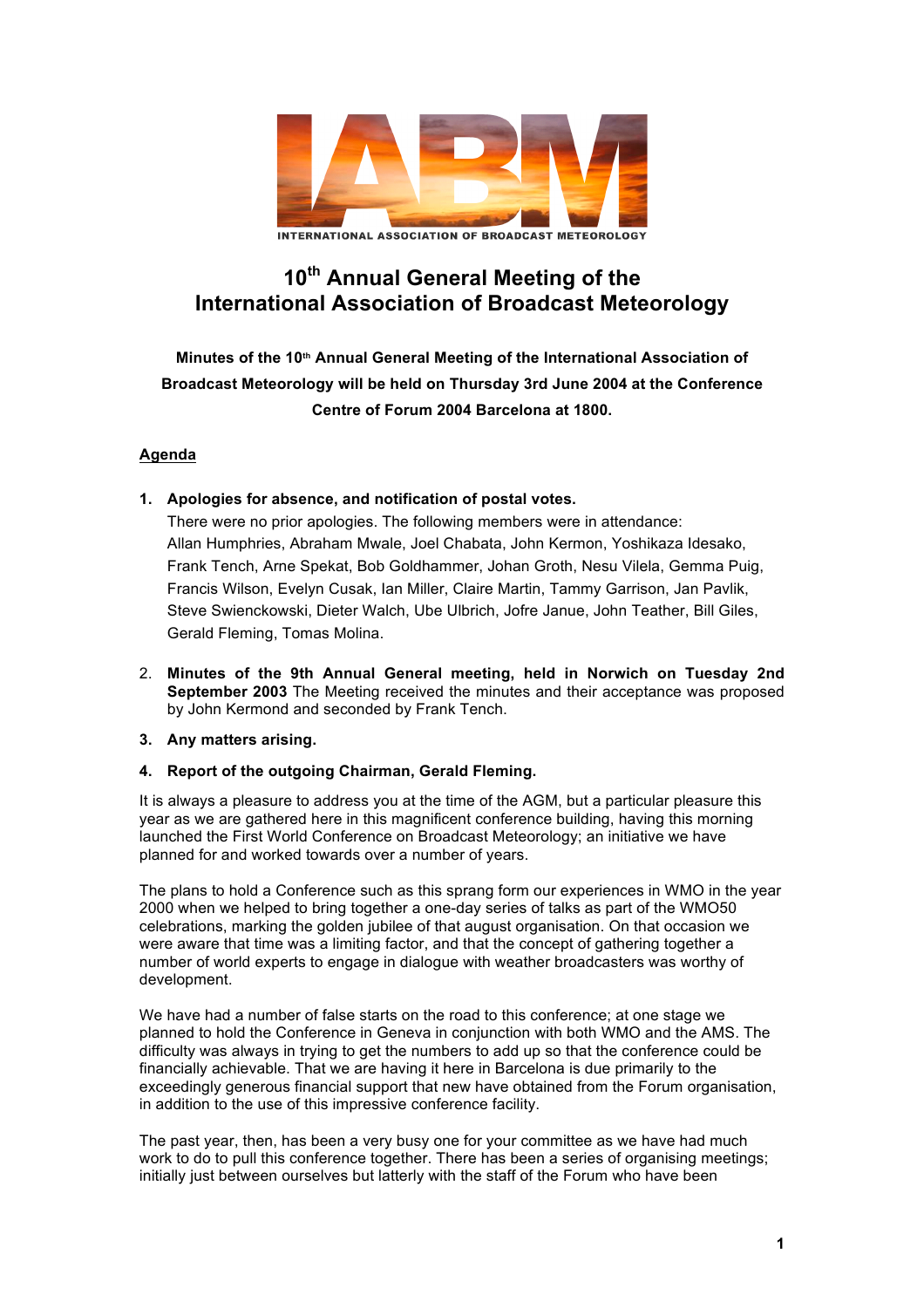incredibly helpful and hardworking – I cannot praise them enough. Much of the work was done through email, of course, but the experience reinforced for me just how important faceto-face contact still is in the context of organising any such venture.

Aside from the conference we also were in attendance at the Congress of WMO last summer. This event lasts for about 3 weeks and puts a considerable strain on our resources – both financial resources and time resources – in organising to have our seat filled. Having been granted a seat, however, it would be unthinkable not to fill it on such occasions, and for the last Congress we managed to cover most of the three-week period. Our connections with WMO have developed and matured over the years and we are now one of the first to be consulted when matters concerning weather broadcasting come up on their agenda. Individually, members of the IABM have become involved in WMO Expert Teams and in the organisation of training courses – such as the one held here earlier this week – so both organisations have, I feel, benefited from the collaboration.

There is also the day-to-day running of the Association; keeping the website up-to-date and issuing regular newsletters to maintain contact with our members. I would like to remind you that we welcome contributions to both website and newsletter from all the members; communication should be a two-way process and we are more than happy to facilitate you in circulating your thoughts and opinions to your peers.

This AGM marks my final act as Chairman; I have been privileged to serve a full three-year term. While being Chairman entails a degree of work and effort, the support of my colleagues on the committee has been essential, and very much appreciated. We have had a lot of fun together over the years, mixing our work with good meals and even better bottles of wine. I would like to thank them all, especially John, Bill, Inge and Tomas who formed the core group who worked together on this Conference. We have seen a lot of each other over the past year, and there has been not a cross word spoken; a testament, I feel, to the sense of respect which we have for each other.

In conclusion I would like to wish you an enjoyable and informative Conference; to wish Tomas well as he takes over the Chair, and to thank all of you for participating in the life of the Association.

#### **5. Report of the outgoing Honorary Secretary, John Teather.**

The Secretary supported the report from the Chairman, and further to this reminded members of the great help and support afforded by WMO.

#### **6. Report of the outgoing Treasurer, Gerald Fleming.**

## **Income / Expenditure for 2003 (In Euro)**

| <b>Carried Forward from 2002</b>               |                      |       | 2,414  |        |
|------------------------------------------------|----------------------|-------|--------|--------|
| <b>Income</b>                                  |                      |       |        |        |
| Interest earned<br>Subscriptions<br>Forum 2004 | 1<br>6,183<br>25,000 |       | 31,184 | 33,598 |
| <b>Expenditure</b>                             |                      |       |        |        |
| Printing - Up Front                            | 2,277                | 2,277 |        |        |
| <b>Mailing and Stationary</b>                  | 722                  | 722   |        |        |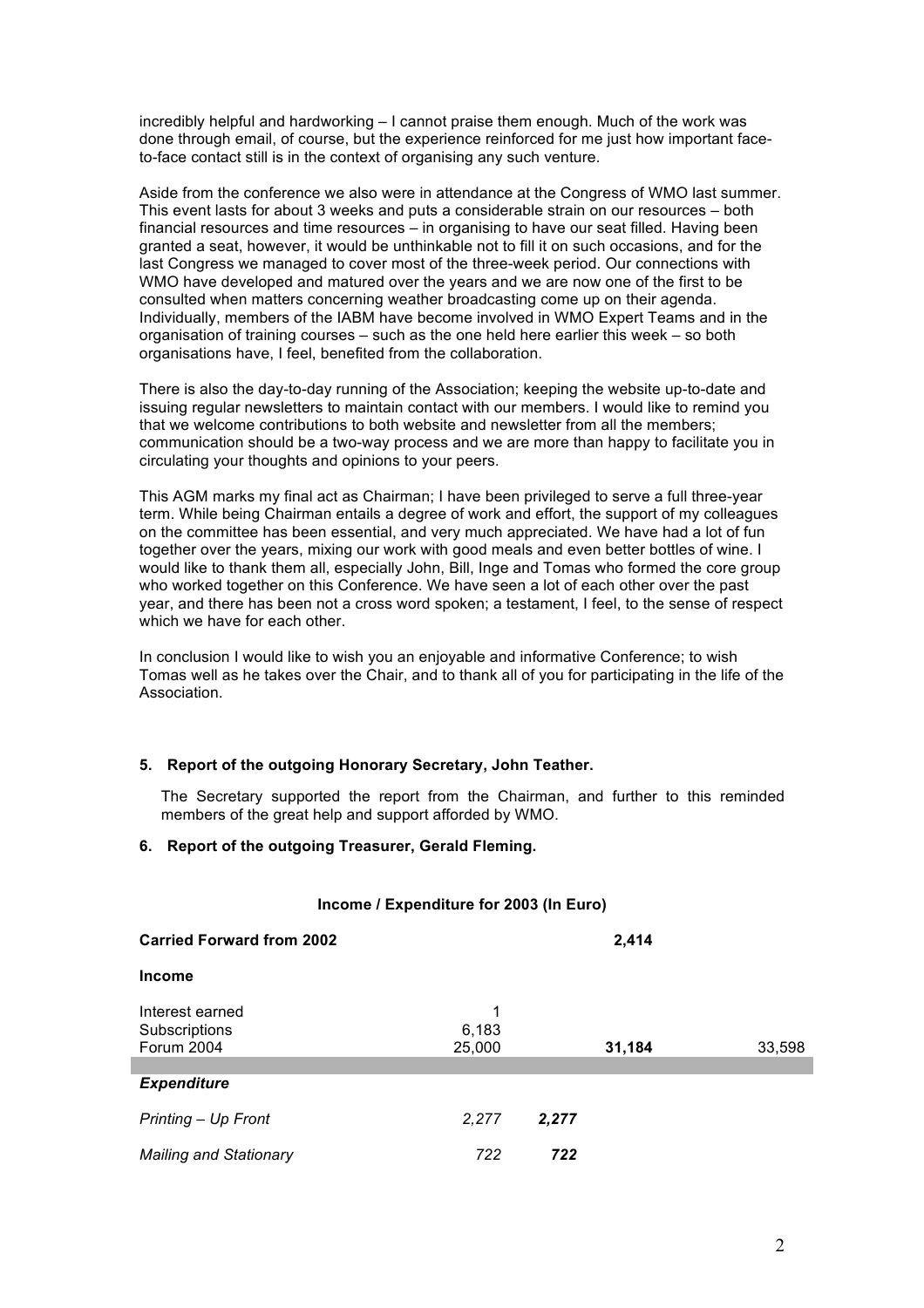| Website                                  |        |        |        |        |
|------------------------------------------|--------|--------|--------|--------|
| <b>Registration Fees / Maintenance</b>   | 442    |        |        |        |
| Editorial (14 months)                    | 5,170  | 5,612  |        |        |
| <b>Meetings and Conferences</b>          |        |        |        |        |
| Geneva - WMO Congress                    | 3,659  |        |        |        |
| Geneva - December Meeting                | 1,320  | 4,979  |        |        |
| Accountancy, Companies Office            | 514    | 514    |        |        |
| Credit card commission                   | 86     |        |        |        |
| <b>Bank charges</b>                      | 46     | 132    |        |        |
| <b>First World Conference</b>            |        |        |        |        |
| TVC Netmedia / Tech Secr.                | 15.001 |        |        |        |
| <b>Organising Committee Meetings</b>     | 2,711  | 17,712 | 31,948 | 31,948 |
| <b>Excess of expenditure over income</b> |        |        | 764    |        |
| In account, March 23rd 2004              |        |        |        | 1,650  |
| Made up as follows:                      |        |        |        |        |
| Current Account (€1,052)                 |        |        |        | 1,052  |
| Deposit Account (US\$216)                |        |        |        | 186    |
| UK Account (£276)                        |        |        |        | 412    |

*N.B. Compiled using the following exchange rates: €1.00 = US\$1.1617 = £0.67*

#### **Notes to the accounts:**

- 1. The accounts are shown in Euro with the appropriate conversion rates to US Dollars and Pounds Sterling.
- 2. The IABM holds two bank accounts in the Republic of Ireland; one denominated in Euro and the other in US Dollars. During the year it opened a further account in Pounds Sterling in the UK. This was to facilitate the collection of fees through the PayPal system.
- 3. Subscription income was very similar to the previous year, given that about €1,000 of the subscription shown for 2002 was in fact arrears from 2001.
- 4. Mr John Teather is paid a monthly honorarium of £250 for editing the website and Up Front.
- 5. The expenditure reflects a busy year for the IABM; we published three editions of the IABM News (one less than our target) and also continued to develop the website significantly.
- 6. Attendance at the WMO Congress (which comes around once every four years) was a significant cost for the year.
- 7. Accountancy figures relate to the preparation of accounts and filing of company returns for 2002. There were also returns made to the Companies Office during the year to maintain our status as a properly constituted Limited Company.
- 8. Obviously the greatest amounts of money are those that relate to the First World Conference on Broadcast Meteorology. We were paid €25,000 by the Forum 2004 organisation during the year in respect of our work on this event; of this €15,000 was paid over to TVC Netmedia in Barcelona to cover the cost of a local Secretariat. Some funds were spent on attendance at organising committee meetings; the remainder went to cover the normal operating expenses of the Association.
- 9. These Forum funds help to disquise the fact that we are taking in about  $\epsilon$ 6,000 in subscription income but spending in excess of €14,000 on our day-to-day activities.